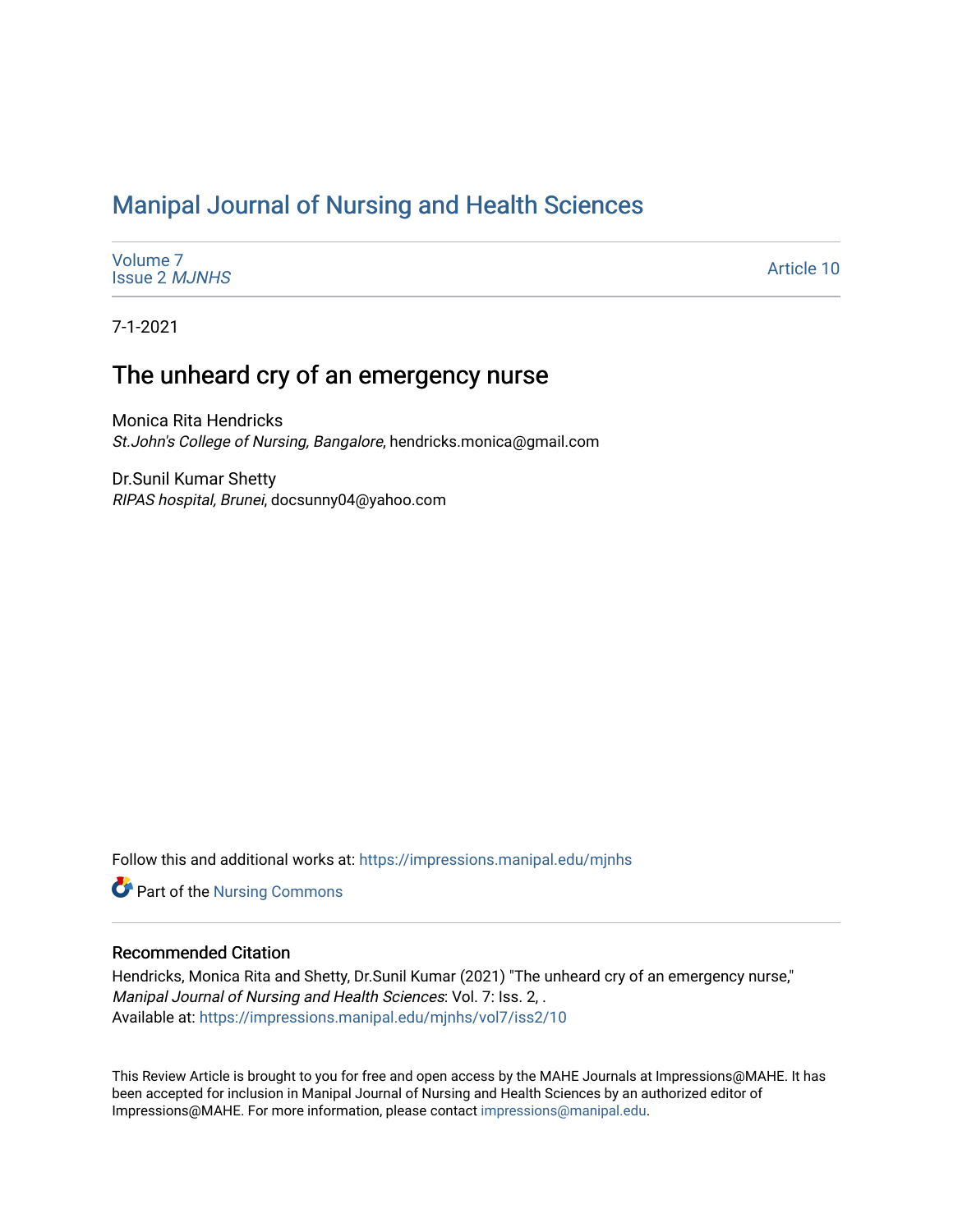# **The unheard cry of an emergency nurse**

## **Monica Rita Hendricks\*, Sunil Kumar Shetty**

Email: hendricks.monica@gmail.com

## **Abstract**

Working as an emergency nurse brings a string of complications that the nurse initially did not sign up for when opted for a job in the emergency department. The dreams of a fresh staff are soon crushed by the turmoil of their job. The aim of this article is to spread awareness among the nurses in India and make them feel supported in their ordeal. The paper also focuses on what could be done to help the nurses traverse through their stressful everyday nursing lives.

*Keywords:* Emergency department, nurse, stress.

#### **Introduction**

Emergency nurses are susceptible to a lot of emotional trauma, stress, and burnout due to the nature and scope of the working conditions. This burnout leads to high turnover, errors in care, and ultimately results in poor patient satisfaction (Portero de la Cruz, 2020). This paper aims at creating awareness and sensitizing the need for an open acknowledgement of this issue and determine ways and means of mitigating the problem.

#### **An emergency nurse**

An Emergency Medicine (EM) nursing job is unique and operates at the edge of chaos and endless confusion. It is also considered as a shop window and the face of the hospital (Seow, 2013). An EM nurse's job is for the swiftest of nurses. The competent ones are preferred. It is like a dream come true for a nurse when staff in the emergency seems confident and surefooted about her abilities and marches forward in stride with her clinical expertise and mastery over the situation.

#### **Monica Rita Hendricks1 , Sunil Kumar Shetty<sup>2</sup>**

- *<sup>1</sup> Assistant Professor, St. John's College of Nursing, St. John's National Academy of Health Sciences, Koramangala, Bangalore, Karnataka. India.*
- *<sup>2</sup> Medical Office, Emergency Department, RIPAS (Raja Isteri Pengiran Anak Saleha Hospital), Bandar Seri Begawan, Brunei.*

Manuscript received: 6 June 2019 Revision accepted: 22 July 2021

\*Corresponding Author

A nurse in the emergency department (ED) is able to tackle any kind of medical and surgical emergencies. The nurse would be thorough with all the medicolegal cases, policies, and protocols. The nurse would be able to prioritize and triage patients during a disaster as efficiently as he/she would on a regular day and above all, nurse would be one among the few nurses who get to practice basic life support (BLS), advanced cardiac life support (ACLS) and advanced trauma life support (ATLS) on a daily basis (Kennedy, 2016; American Society of Registered Nurses, 2007). All nurses go through stress at the workplace, but it is more predominant in an emergency, during which nurses need to act quickly and effectively with little information, which makes them more vulnerable to stress. A study conducted in Baltimore showed that the majority of the nurses had high emotional stress (66.29%), high depersonalization score (79.77%), and personal accomplishment score (2.24%) (Schooley, Hikmet, Tarcan, & Yorgancioglu, 2016).

#### **Burnout**

Burnout is where a nurse experiences physical and/or mental fatigue on account of work stress which ultimately affects professional performance. Burnout presents three basic features namely, emotional exhaustion, depersonalization, and personal achievement (Aleandri & Sansoni, 2006). Burnout among the nursing staff has been one of the major reasons behind medical

**How to cite this article:** Hendricks, M. R., & Shetty, S. K.(2021). The unheard cry of an emergency nurse. *Manipal Journal of Nursing and Health Sciences*, *7* (2). 62-63.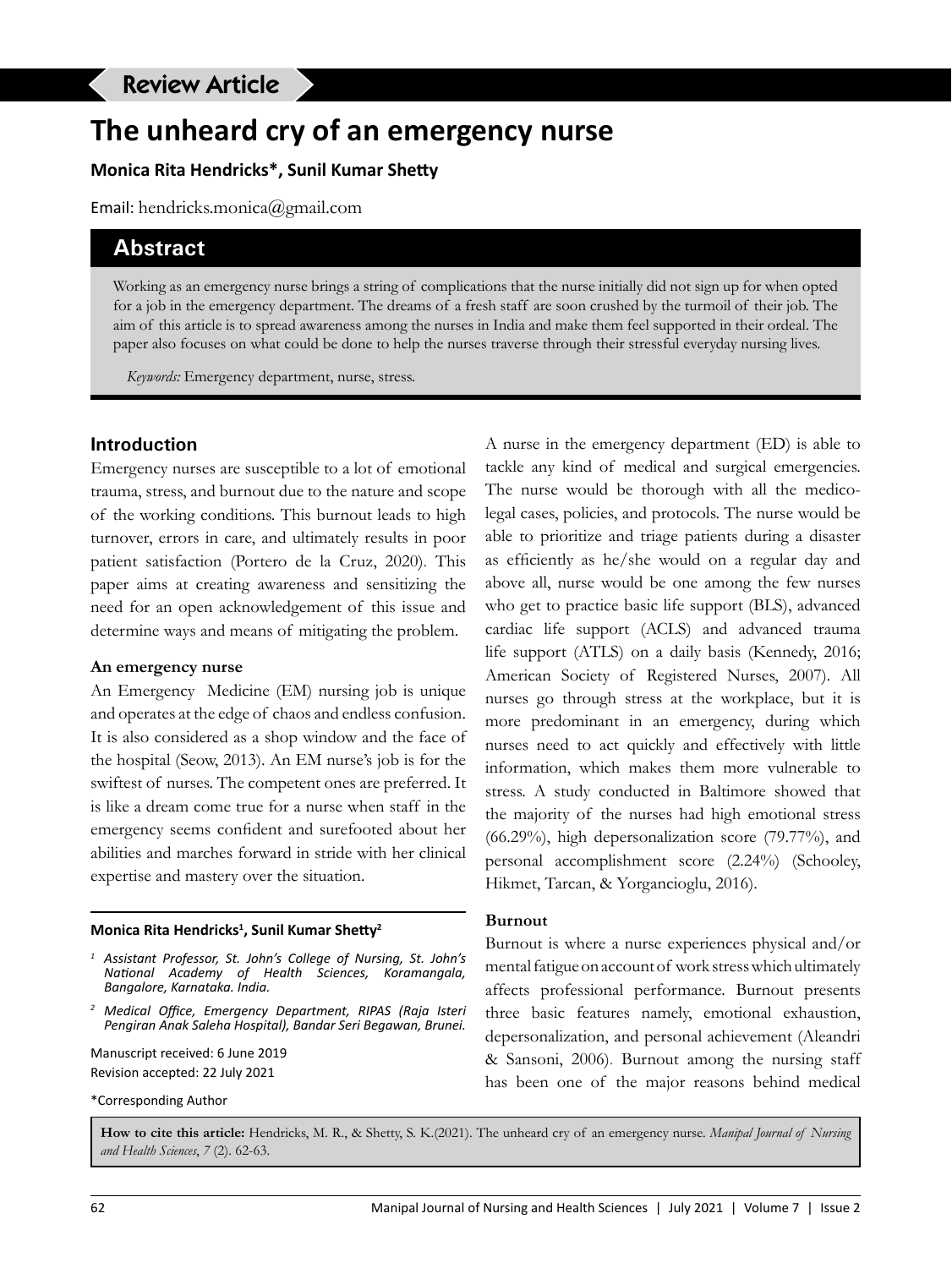errors (American Society of Registered Nurses, 2007). A study undertaken to determine the relationship between salivary cortisol and work stress among nurses working in the emergency department showed high levels of stress as supported by increased levels of salivary cortisol (Yang et al., 2001). Gillespie and Melby (2003) in their quantitative and qualitative study on emergency nurse burnout using the Maslach Burnout Inventory bring out very succinctly that work stress has a devastating effect on the nurse's personal and professional lives (Gillespie & Melby, 2003).

#### **Reason for burnout in the ED**

There could be multiple stressors and nurses might not be even realizing that they are stressed (Healy & Tyrrell, 2011). Witnessing aggression, violence, or the death of patients, or participating in resuscitation, can be emotionally and physically demanding. ED teams work in a dynamic domain of healthcare as they work under conditions that change frequently, may be assembled ad hoc, have a dynamically changing team membership, and have to integrate different professional cultures which leads to conflict, stress, and burnout. The situation in which the emergency department functions is hindered due to an excessive number of patients waiting to be seen, assessed, and treated, or waiting for departure compared to the physical or staffing capacity of the ED. Patients' safety and privacy, timeliness of the services, and frustration among ED staff are common occurrences (Yarmohammadian, Rezaei, Haghshenas, & Tavakoli, 2017). Patient overload, scarcity of human resources, hours of work, abusive and demanding patients, encounters with death, difficult intradepartment colleagues, interpersonal relationships, conflict, workplace harassment, non-cooperative staff, non-cooperative team, incapable team, material resources, and inadequate infrastructure, night shifts, work home interface, working in a competitive climate and gap between theory and practice, witnessing violence, death and near-death experiences, constant negative reinforcement and little or no support, all lead to stress for the nurses and most of the time are illprepared to meet the demands of the situation (Bezerra, da Silva, & Ramos, 2012). Additionally, the nurse always encounters the difficult task of communicating to the family to settle the bill or replace a medication to the

stock when they have lost a loved one. (Gerace, 2021; Naik, 2013).

The patient load is up to 100 per day to state a minimum number and may go up to 200-350 at times. A study done in Baltimore shows 34.83% of nurses had less than 150 patient encounters per day, 31.46% had 150- 350 patient encounters and 33.70% had more than 350 encounters per day (Schooley, Hikmet, Tarcan, & Yorgancioglu, 2016). The task of making the patient understand that they are triaged as per the severity of their case is difficult as for every patient their health is of utmost importance, even if they happen to be suffering from the common cold. Yes, the ED team knows that a potential patient is waiting and, which apparently is a good thing, as waiting implies that the patient's condition is not serious. EDs are the most challenging ward with respect to patient care delay (Yarmohammadian, Rezaei, Haghshenas, & Tavakoli, 2017).

Just like other clinical areas, amidst busy schedules, nurses are always found doing non-nursing activities. Nurses end up doing endless documentation and concern themselves with maintenance and non-clinical issues (Kennedy, 2016; Basu, Qayyum, & Mason, 2017). The nights in the emergency are busier than other wards, as it involves an enormous overflow of patients due to the outpatient department being closed. The researchers also found that compassion fatigue, a type of overload that results in having less concern or empathy for others, is common in the ED (Borges, 2019). Violence and verbal abuse are prevalent so rampantly, that neither the doctors nor the nurses are spared. Handling drunken patients seems to be a significant challenge to the nurses.

Nurse turnover is rampant, leaving the institution, with staff that are as fresh as a spring leaf. This makes the staff not as adept and this remains the situation all through the year, adding to the stress of the new and old staff.

A lot of the working hours are expended arguing with wards to get a bed for the patient. Due to the unavailability or to be more precise the poor accessibility of the beds, patients end up waiting for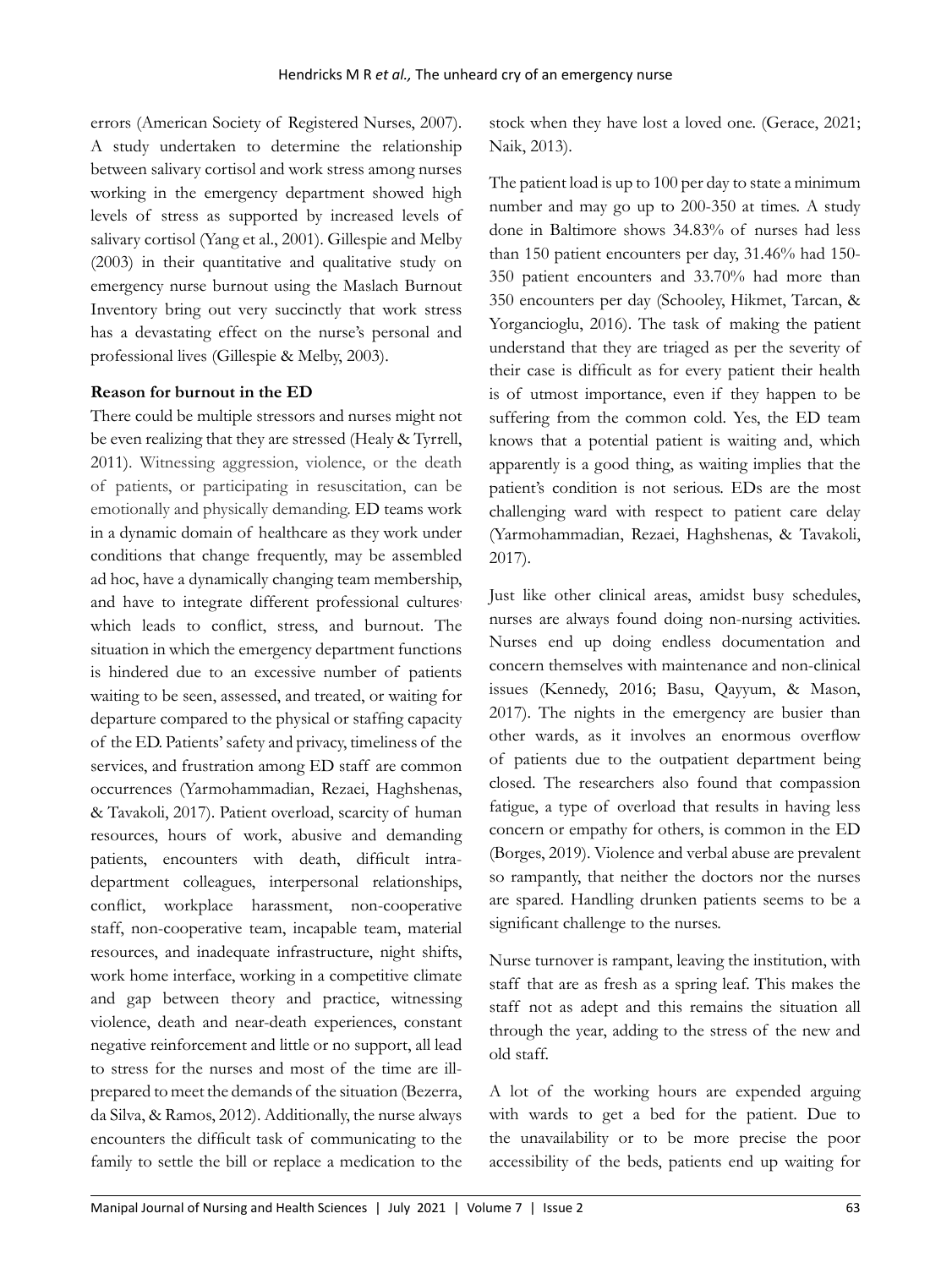long hours in the emergency, contributing to stagnation and overcrowding of patients and leaving us with the blame of making sick patients "wait forever." There is also a lot of delay in internal referrals (Shaikh et al., 2012; Portero de la Cruz, 2020).

A very important area that no one discusses is that "Nurses eat their young". Researchers say that at least 85% of nurses have been verbally abused by a fellow nurse. There is an alarming nurse culture of bullying and hazing (Robbins, 2015).

The doctors are new. Very few institutions have emergency medicine postgraduates, which leaves the nurses with little support to turn to. The doctors never seem to turn up for references and the patients seem to feel that the health team is poor in performance. There are a lot of clashes due to referrals, both inter and intrahospital. Within the hospital doctors of various departments, clashes concerning who would take over the patient make the ED stand persistently in a state of disarray (Garmel, 2019).

In between all of this, somewhere the nurses are torn between the patients, their colleagues, and the doctors. At the end of the day, the nurse, that one wants to be, is lost amid stress and workload and loss of satisfaction.

**What do the ED NURSES expect from the doctors?**

The nurses want the doctors to be prepared to sympathize and empathize with the nurses. Doctors should not lose their temper with the nurses. The nurses are going through the same things that doctors are. The doctors and nurses need to work as a team and patient care is the priority. The doctors should be confident and work on their skills, as it is a joy and lessens the stress when working with a doctor.

## **The nurse manager's role**

"For too long the medical profession has neglected the study of its own personnel and focused on patient care, now more and more, we are realizing that the mental and physical health of doctors is critical to patient care," said Manit Arora, a surgeon who studies burnout among health professionals. (Kennedy, 2016) Improving nurse-to-patient ratios, staff scheduling, increasing nursing wages, recognizing contributions

of emergency nurses with financial reward, developing internships for nurses new to emergency nursing, and investing in nursing education is the way to move forward (Kennedy, 2016).

The responsibility of the leaders and managers of the ED is to ensure that there is teamwork in a safe environment providing the best care to their patients. A healthy environment is defined by people, systems, and places. Manpower is the most important asset of the ED. The prime responsibility of the nurse manager is to foster teamwork, open communication, and an intact structure for conflict resolution. The nurse managers should be aware of their team dynamics and know the "movers and shakers" in their organization (Seow, 2013).

## *The nurse's initiative!*

An ED nurse should accept that he/she is human and that there is a limit to what he/she can handle. Not just the nurse, but every member in the health team should never hesitate, to say, "It's overwhelming". A nurse approximately spends 48 hours a week at her workplace, which constitutes a junk of the total time of the week; therefore, it is a mandate and a need to acknowledge issues and move to the next step of addressing them. Nursing, a woman-dominated profession, has an issue of taking everything in their stride, they never are trained to be assertive. There is no, particular age or experience bar to be stressed. It can happen at any time. The nurse should be prepared to accept it, own up to it and heal themselves when there is time to do so.

Accept limitations with strength. It is alright to be vulnerable and weak. Seek help when needed.

## **Conclusion**

In an ever-changing and demanding work environment, a nurse should be able to maintain her sanity and not be eaten up by burnout. Awareness and acceptance that burnout is very much present and is a reality that mandates moving forward to the next step of seeking help. Nurse burnout ultimately means a nurse is in distress. It is the need of the hour to improve the working conditions in order to retain and motivate the emergency nurse.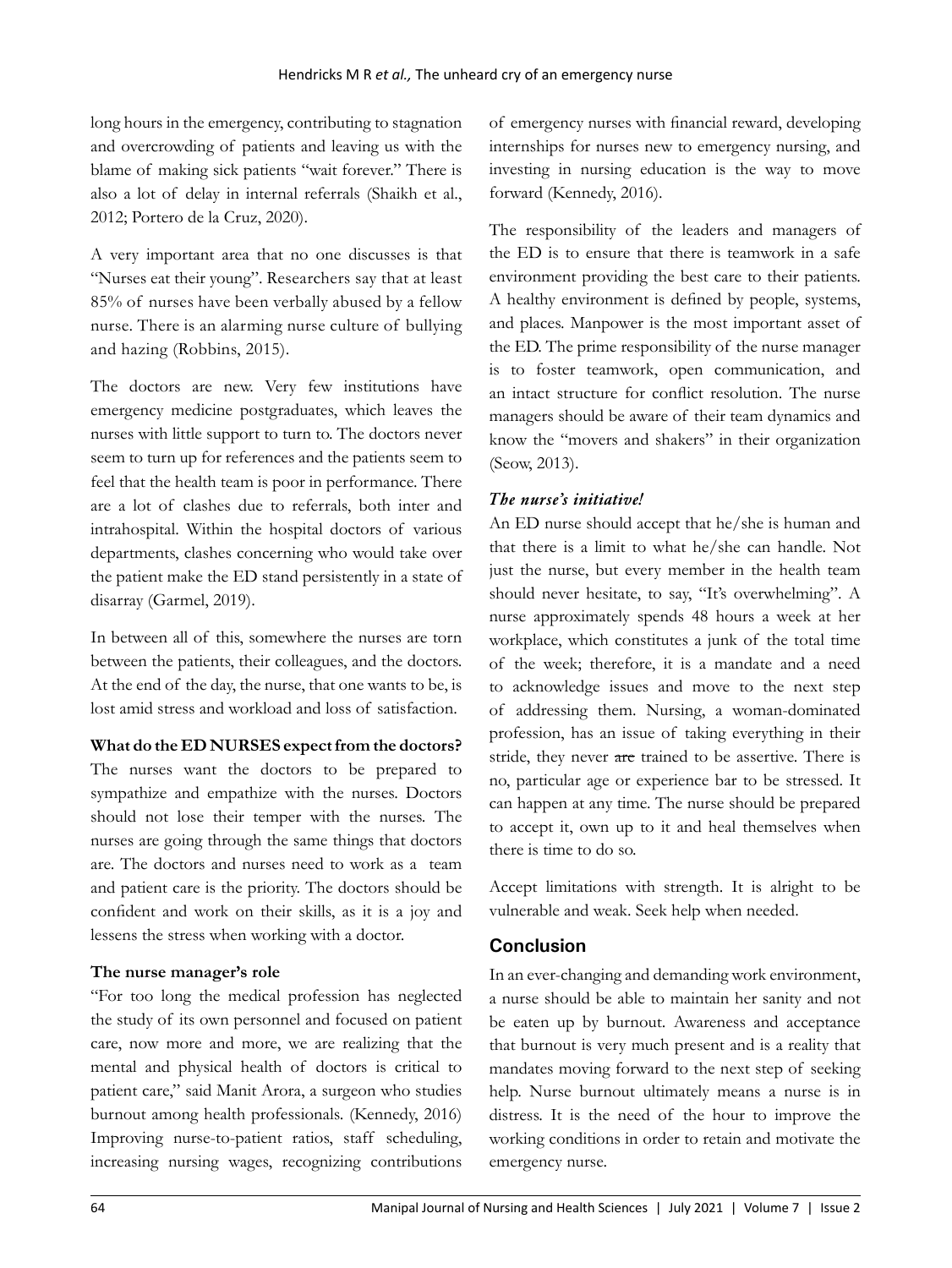Source of support: none

Conflict of interest: none

Source of support in the form of grants: none

## **References**

- Aleandri, A., & Sansoni, J. (2006, Jul-Sep). Nurses and burnout: a survey in an Emergency Department in the Lazio Region. *Professioni Infermieristiche, 59*(3), 165-170. Retrieved from https://pubmed.ncbi. nlm.nih.gov/17132467/.
- American Society of Registered Nurses. (2007, November 1). How severe is Nurse burnout in the Emergency Department? *The Journal of Nursing*. Retrieved June 8, 2021, from https://www.asrn. org/journal-nursing/234-how-severe-is-nurseburnout-in-the-emergency-department.html.
- Basu, S., Qayyum, H., & Mason, S. (2017). Occupational stress in the ED: a systematic literature review. *Emergency Medicine Journal, 34*(7), 441-447. doi:http:// dx.doi.org/10.1136/emermed-2016-205827.
- Bezerra, F. N., da Silva, T. M., & Ramos, V. P. (2012). Occupational stress of nurses in emergency care: an integrative review of the literature. *Acta paul. enferm, 25*(spe2), 151-6. doi:https://doi. org/10.1590/S0103-21002012000900024.
- Borges, E., Fonseca, C., Baptista, P., Queirós, C., Baldonedo-Mosteiro, M., & Mosteiro-Diaz, M. P. (2019). Compassion fatigue among nurses working on an adult emergency and urgent care unit. Fadiga por compaixão em enfermeiros de urgência e emergência hospitalar de adultos. *Revista latinoamericana de enfermagem*, *27*, e3175. https://doi. org/10.1590/1518-8345.2973.3175.
- Garmel, M.G. (2019, Feb) Conflict resolution in emergency medicine. Chapter 208., 2171- 2185. Retrieved on July 2021 from https:// ed-areyouprepared.com/wp-content/ uploads/2019/02/conflict-resolution-inemergency-medicine.pdf.
- Gerace, A., Giles, T., Breaden, K., Hammad, K., Drummond, C., Bradley, S.L., Muir-Cochrane, E. (2021). Nurses' perceptions of dealing with death in the emergency department. *Collegian*, 28(1), 71- 80.
- Gillespie, M., & Melby, V. (2003). Burnout among nursing staff in accident and emergency and acute medicine: a comparative study. *J Clin Nurs, 12*(6), 842-51. doi:10.1046/j.1365-2702.2003.00802.x.
- Healy, S., & Tyrrell, M. (2011, July). Stress in emergency departments: experiences of nurses and doctors. *Emerg Nurse, 19*(4), 31-7. doi:10.7748/ en2011.07.19.4.31.c8611.
- Kennedy, M. (2016, November 17). Emergency Department workers face high stress, burnout. Reuters Health. *Healthcare and Pharma*. Retrieved June 8, 2021, from https://www.reuters.com/ article/us-health-stress-emergency-departmentidUSKBN13C2AD.
- Naik S. B. (2013). Death in the hospital: Breaking the bad news to the bereaved family. *Indian Journal of Critical Care Medicine: peer-reviewed, official publication of Indian Society of Critical Care Medicine*, *17*(3), 178– 181. https://doi.org/10.4103/0972-5229.117067.
- Portero de la Cruz, S., Cebrino, J., Herruzo, J., & Vaquero-Abellán, M. (2020). A multicenter study into burnout, perceived stress, job satisfaction, coping strategies, and general health among Emergency Department Nursing Staff. *Journal of Clinical Medicine*, *9*(4), 1007. https://doi. org/10.3390/jcm9041007.
- Robbins, A. (2015, April 27). Mean girls of the ER: the alarming nurse culture of bullying and hazing. *Marie Claire*. Retrieved June 8, 2021, from https:// www.marieclaire.com/culture/news/a14211/ mean-girls-of-the-er/.
- Schooley, B., Hikmet, N., Tarcan, M., & Yorgancioglu, G. (2016, Mar). Comparing burnout across Emergency Physicians, Nurses, Technicians, and Health Information Technicians working for the same organization. *Medicine (Baltimore), 95*(10), e2856. doi:10.1097/MD.0000000000002856.
- Seow, E. (2013, Sep). Leading and managing an emergency department—A personal view. *J Acute Med, 3*(3), 61–66. doi:10.1016/j.jacme.2013.06.001.
- Shaikh, S. B., Jerrard, D. A., Witting, M. D., Winters, M. E., & Brodeur, M. N. (2012). How long are patients willing to wait in the emergency department before leaving without being seen?. *The Western Journal of Emergency Medicine*, *13*(6), 463–467. https://doi. org/10.5811/westjem.2012.3.6895.